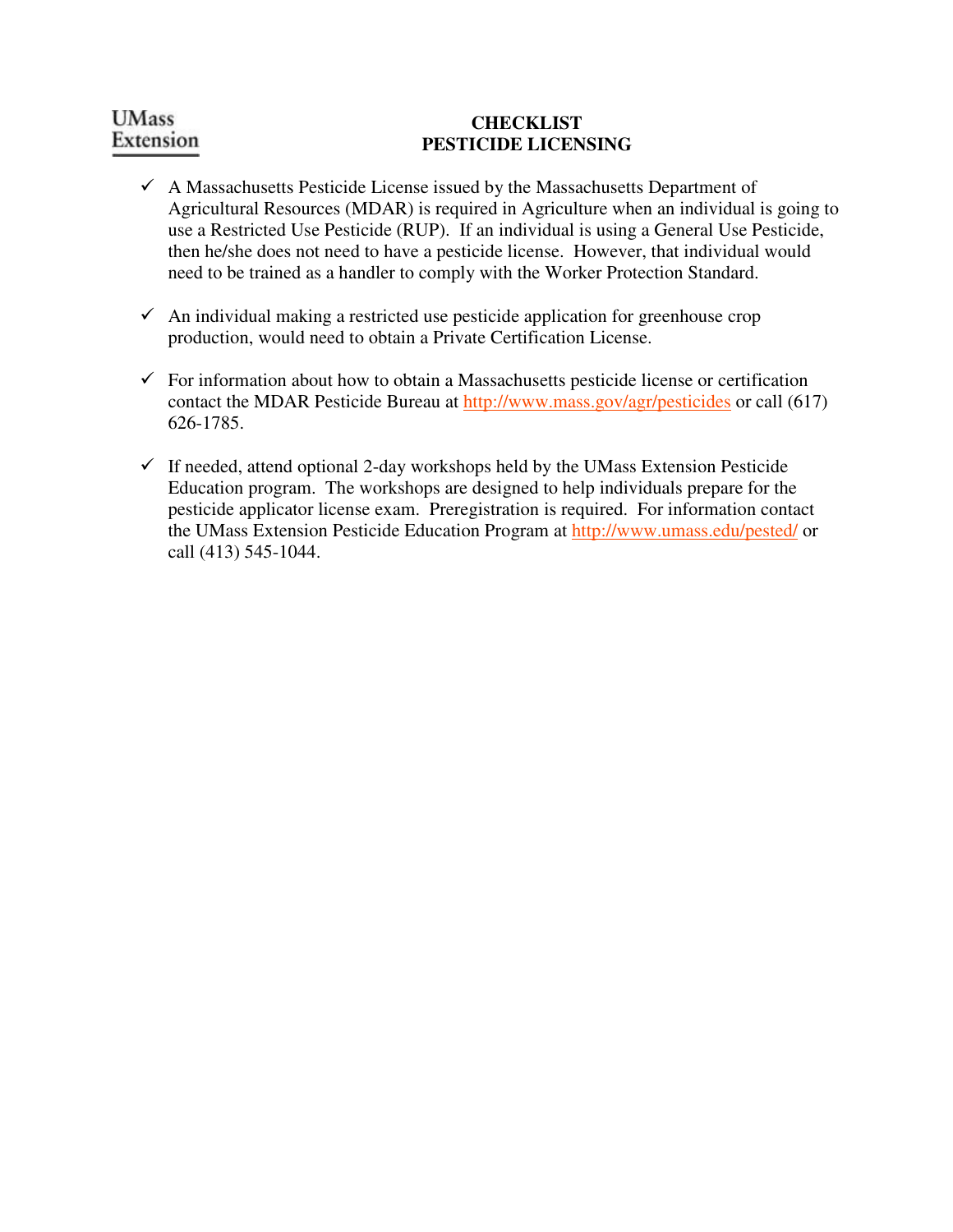### **PESTICIDE LICENSING**

"General use" pesticides are chemicals that can be purchased and used by the general public. "Restricted use pesticides" are chemicals that can be purchased and used only by certified and licensed pesticide applicators.

A Massachusetts Pesticide License issued by the Massachusetts Department of Agricultural Resources (MDAR) is required in Agriculture when an individual is going to use a Restricted Use Pesticide (RUP). If an individual is using a General Use Pesticide, then he/she does not need to have a pesticide license. However, that individual would need to be trained as a handler to comply with the Worker Protection Standard.

In greenhouse production, the individual making the Restricted Use Pesticide Application would need to obtain a Private Certification License. There are several categories associated with this type of license and the individual would need to pick the appropriate category depending on the type of Agriculture facility. For example an individual who is applying an RUP in a greenhouse would get a Private Certification License with a Category in Greenhouse (#26).

In accordance with the Massachusetts Pesticide Control Act and the current pesticide regulations, the MDAR conducts written examinations to measure competency to use, sell, and apply pesticides in Massachusetts. Information about how to obtain a Massachusetts pesticide license or certification is available from the MDAR Pesticide Bureau Web site http://www.mass.gov/agr/pesticides or by calling (617) 626-1785.

Optional 2-day workshops by the UMass Extension Pesticide Education program are designed to help individuals prepare for the pesticide applicator license exam. Preregistration is required. For information contact the UMass Extension Pesticide Education Program at http://www.umass.edu/pested/ or call (413) 545-1044.

#### **Frequenty Asked Questions**

Each year, the Massachusetts Department of Agricultural Resources (DAR) receives numerous questions on the pesticide licensing requirements. It is important to remember that the licensing requirements for Agriculture are different from the requirements for the commercial industry such as Structural Pest Control and/or Landscapers. Below are some commonly asked questions about the Agriculture license requirements.

#### **When do I need to get a Massachusetts Pesticide License?**

 A Massachusetts Pesticide License is required in Agriculture when an individual is going to use a Restricted Use Pesticide (RUP). If an individual is using a General Use Pesticide, then he/she does not need to have a pesticide license. However, that individual would need to be trained as a handler to comply with the Worker Protection Standard.

#### **What kind of license is needed?**

The individual making the Restricted Use Pesticide Application would need to obtain a Private Certification License. There are several categories associated with this type of license and the individual would need to pick the appropriate category depending on the type of Agriculture